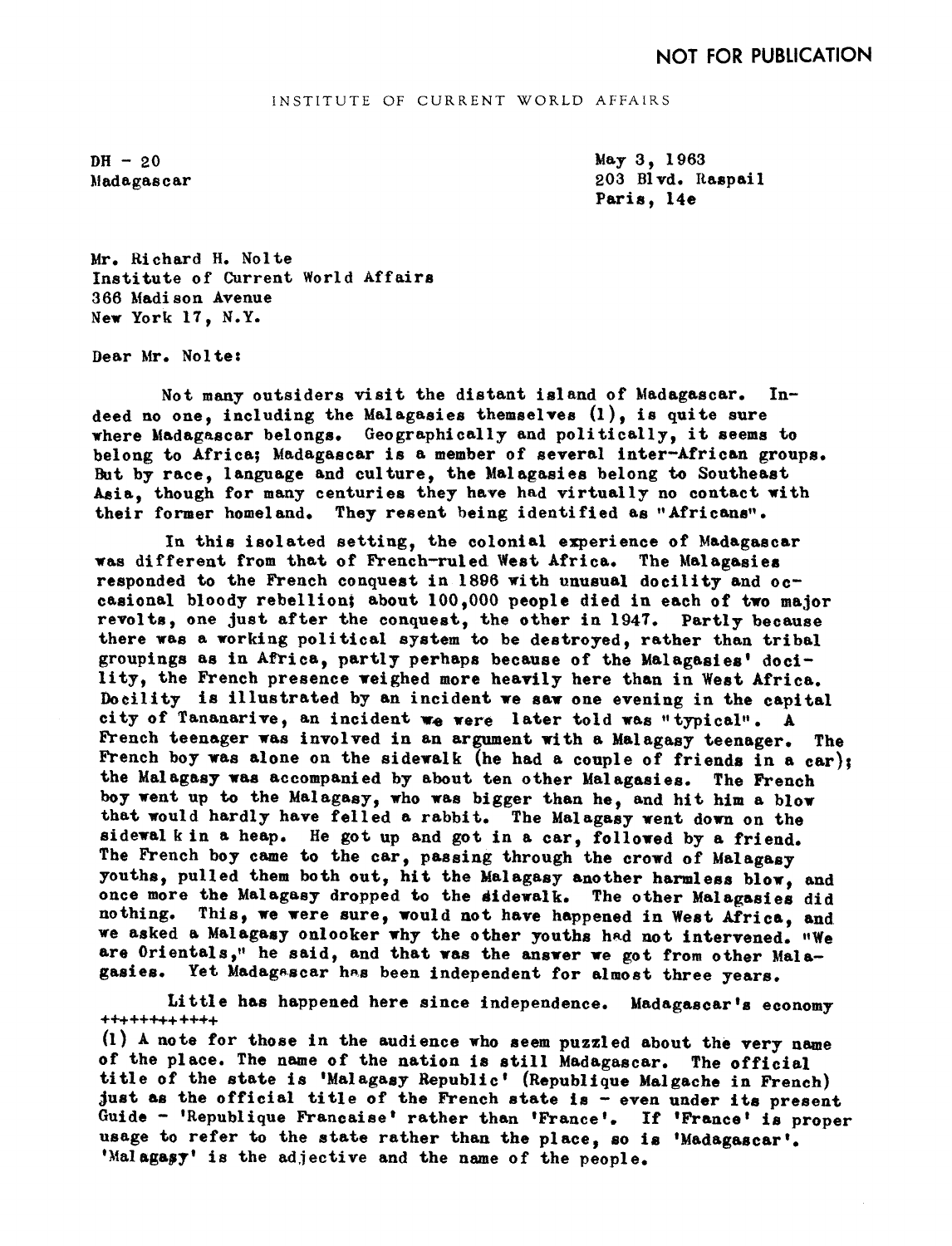is still a hothouse plant attached to France by a web of special relationships: preferential prices for Malagasy exports to France, protection for French goods in the Malagasy market, shipping and the export-import trade, and much internal trade as well, in the hands of French companies. Following a familiar pattern, small trade is in the hands of other foreigners (mostly Hindus and Chinese) who hold the Malagasy.peasant in the grip of usury. Vhat local capital there is goes to construction in the capital, and the traders find there is more money in importing than in local production. As a result, if you ask for a beer in a cafe, you get Alsatian beer, though excellent beer is made in Madagascar; and bottled water is hauled all the way from Evian (the Malagasy railroad is said to have the highest freight rates in the world) though, again, mineral water is bottled locally.

Not surprisingly the trend of the Malgache economy has been if anything downward in the last decade. Indeed, Madagascar is less independent, makes less financial effort toward development, now than ten years ago. According to figures published by the government's Commissariat General au Plan, local resources in 1950 covered the entire ordinary budget and  $57\%$  of the development budget; by 1960 local resources covered only  $84\%$  of the ordinary budget and none of the development bud-<br>get. Imports of capital goods decreased over those ten vears, while Imports of capital goods decreased over those ten years, while consumer imports increased, The real income of the peasant population probably has been dropping, Madagascar has more cattle (8 million) than people  $(5.5 \text{ million})$  and the price of beef on the hoof  $(6¢$  a lb.) is one of the lowest in the world. Yet the Malagasy suffer from a severe protein deficiency and there is no export market for beef since the French army stopped buying it.

Some have benefitted.. "The increase in national income in the past ten years has gone to consumption not to investment, to imports not to local production," according to the Commissariat General. It has gone to the new privileged class of government employes. Vhile peasant income remained stagnant, urban salaries doubled or tripled; the gap between them has "widened dangerously". The elite orientation of the government's spending is perhaps best symbolized by the Malagasy airline. What the island needs above all are roads, to encourage internal trade and open up new areas of settlement. But the national airline, alarmingly known as Madair, makes daily flights to many of its 90 airfields and boasts

Photos on opposite page at left, by Jean Claude Nourault, show Malagasy types. Photo at top right shows rice paddy with lines marking individual plots. Center right, cattle being used to plow rice paddy. Bottom right, the curious custom of 'retournement'. Bones of ancestors, wrapped in cloth, are brought out of mausoleum every so often and carried around by the dancing members of the family: the purpose is to show the ancestors what is happening today. How often it is done depends on how much money the family hes for new wrapping cloths. (Photos at right by Bernard Pautheni er)

.<br>Internacional control con the control of the contemporal of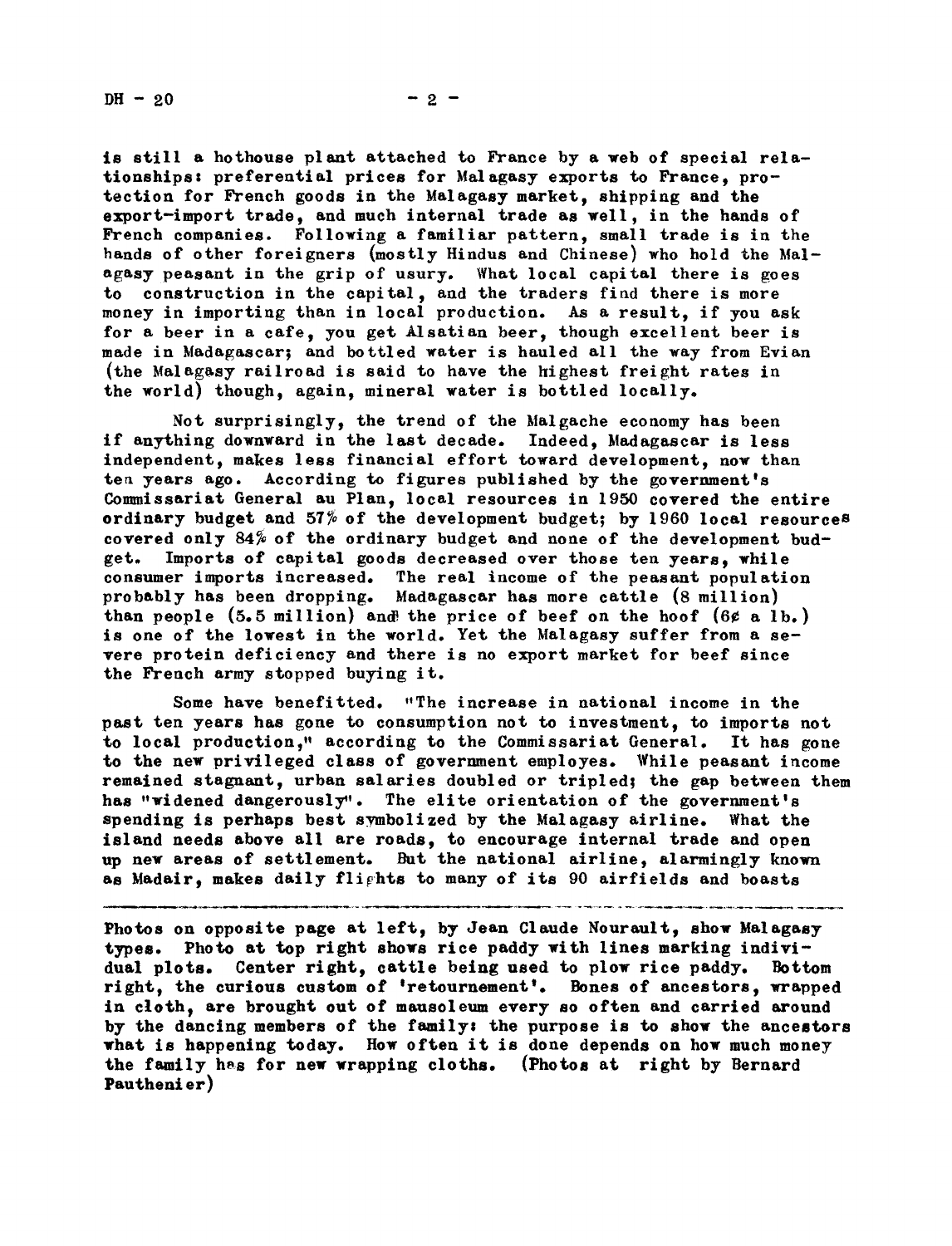## DH-20  $-3-$